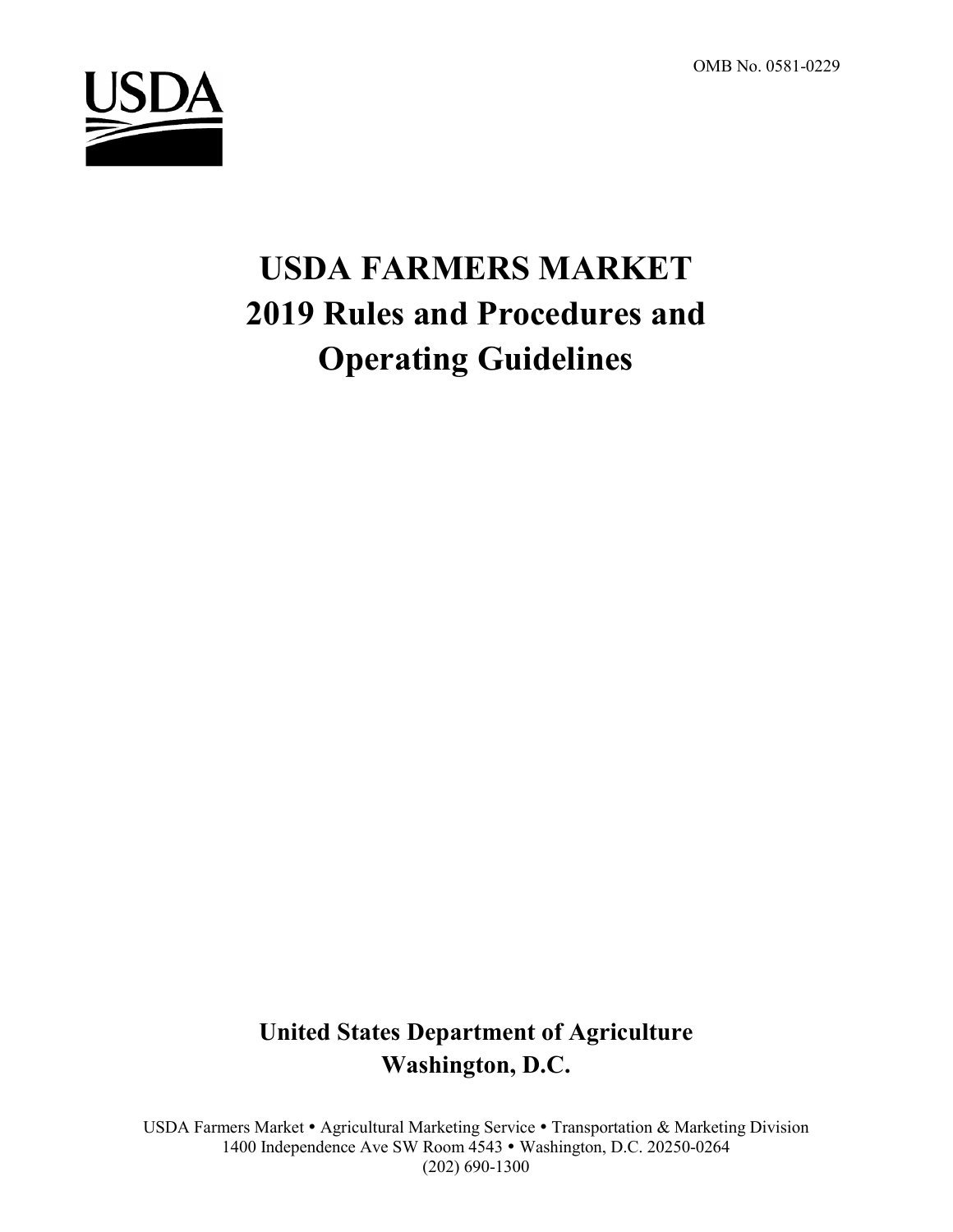# **TABLE OF CONTENTS**

| <b>PURPOSE</b>                                                    |                |
|-------------------------------------------------------------------|----------------|
| <b>OUR MISSION</b>                                                | $\overline{3}$ |
| THE SPONSORING AGENCY: AGRICULTURAL MARKETING SERVICE             | 3              |
|                                                                   |                |
| <b>ELIGIBILITY: FOR FARMERS, GROWERS &amp; PRODUCERS</b>          |                |
| PARTICIPANT ELIGIBILITY                                           | $4 - 5$        |
| VISITS AND INSPECTIONS                                            | 6              |
| PERMITS AND LICENSES                                              | 6              |
|                                                                   |                |
| <b>APPLICATION PROCESS AND FEES</b><br><b>APPLICATION PROCESS</b> | $7 - 8$        |
| <b>APPLICATION FEE</b>                                            | 8              |
|                                                                   |                |
| <b>RULES &amp; PROCEDURES</b>                                     |                |
| <b>RESELLING</b>                                                  | 8              |
| <b>SALES DATA</b>                                                 | $\,8\,$        |
| <b>FOOD SAFETY</b>                                                | $9-10$         |
| MARKET COMMITMENT                                                 | 10             |
| CONDUCT ON FEDERAL PROPERTY                                       | $10 - 11$      |
| <b>ATTIRE</b>                                                     | 11             |
| <b>DISPUTES</b>                                                   | 11             |
| <b>MEDIA POLICY</b>                                               | 11             |
| NON-COMPLIANCE                                                    | 12             |
| REASONS TO DISALLOW PARTICIPATION                                 | 12             |
| <b>SCALES</b>                                                     | 12             |
|                                                                   |                |
| <b>OPERATIONS</b>                                                 |                |
| <b>HOURS OF OPERATION</b>                                         | 13             |
| <b>SAFETY</b>                                                     | 13             |
| <b>BUILDING ACCESS</b>                                            | 13             |
| <b>CLEAN-UP</b>                                                   | 14             |
| <b>ELECTRICAL OUTLETS</b>                                         | 14             |
| <b>INCLEMENT WEATHER</b>                                          | 14             |
| <b>MARKET EQUIPMENT/SUPPLIES</b>                                  | 15             |
| <b>SIGNAGE</b>                                                    | 15             |
| STALLS AND PARKING                                                | 15             |
| <b>SECURITY</b>                                                   | 16             |
| <b>BUSKING</b>                                                    | 16             |

# **PARTICIPANT AGREEMENT**

| <b>AGREEMENT FOR SIGNATURE</b> |  |
|--------------------------------|--|
|                                |  |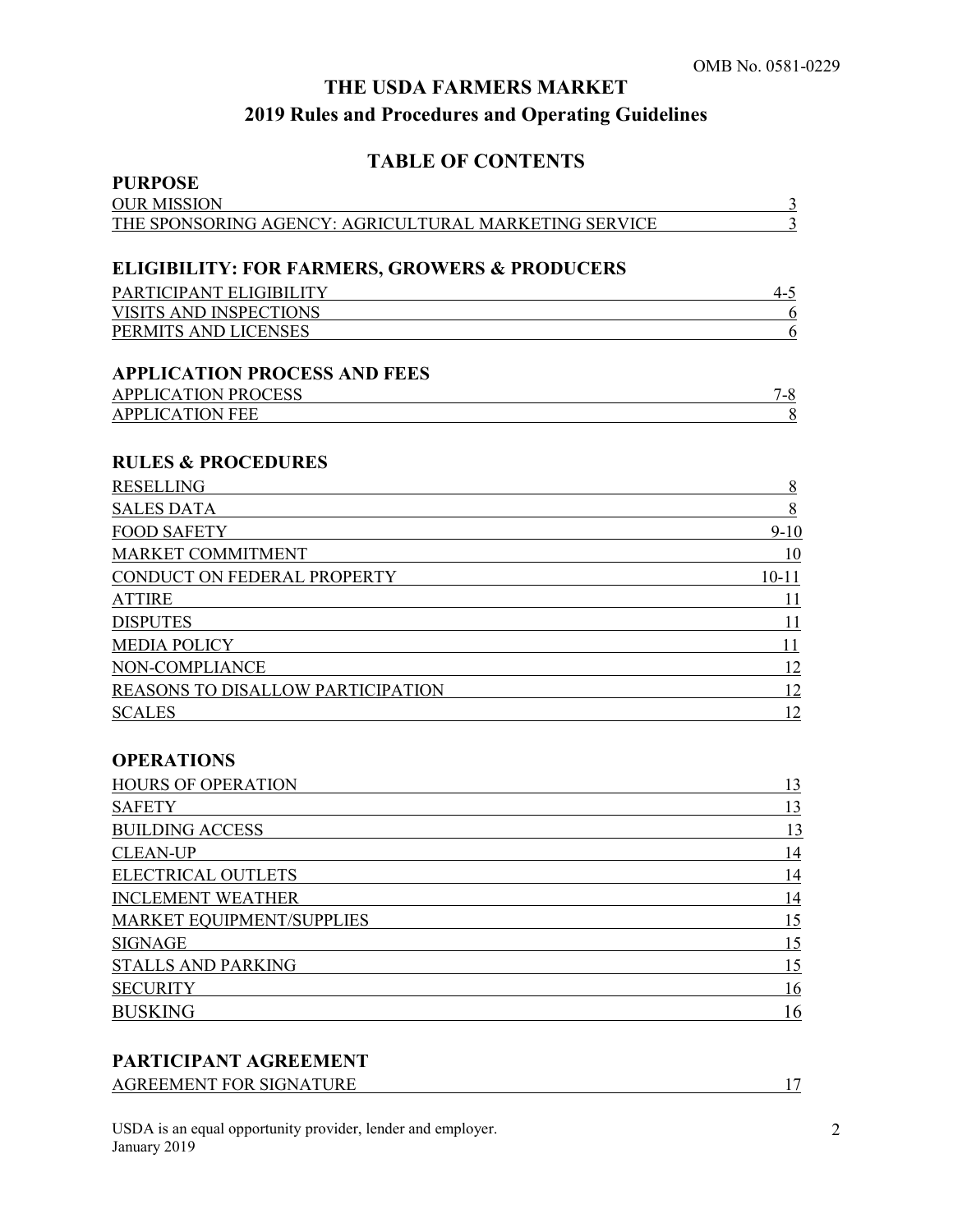### **PURPOSE**

#### OUR MISSION

The USDA Farmers Market located outside the United States Department of Agriculture (USDA) Headquarters in Washington, DC is the Department's own "living laboratory" for farmers market operations across the country. The mission of the market is to promote local food and build a community where we work and live. The USDA Farmers Market supports the local economy, increases marketing opportunities for farmers and small businesses, provides access to an assortment of local and regional sourced products, and increases access to healthy, affordable fresh food in Ward 2.

The market is held May through October just off the National Mall on the corner of Independence Avenue and 12<sup>th</sup> Street SW, and is well attended by USDA employees, other federal workers, tourists, and local residents. Adjacent to the USDA Farmers Market is an area with seating and for picnicking. The USDA Farmers Market offers free programs to educate eaters of all ages about their food, where it comes from, and how to grow, select, and prepare it for everyday meals. The market serves as a place for community members to gather, share a meal, and learn something new from a farmer, grower, producer, and/or exhibitor.

#### THE SPONSORING AGENCY: AGRICULTURAL MARKETING SERVICE

USDA's Agricultural Marketing Service (AMS) has operated this outdoor market for 24 years. AMS works to improve marketing opportunities for producers across the country through the combination of research, technical assistance, and grants. Each year, AMS helps hundreds of agricultural food businesses, including farmers markets, food hubs, wholesale markets, retailers, State agencies, community planning organizations, and other agri-food focused groups, enhance their local food marketing efforts. AMS connects consumers to producers at over 8,700 farmers markets across the United States through the National Farmers Market Directory available online at [www.usdalocalfooddirectories.com.](http://www.usdalocalfooddirectories.com/)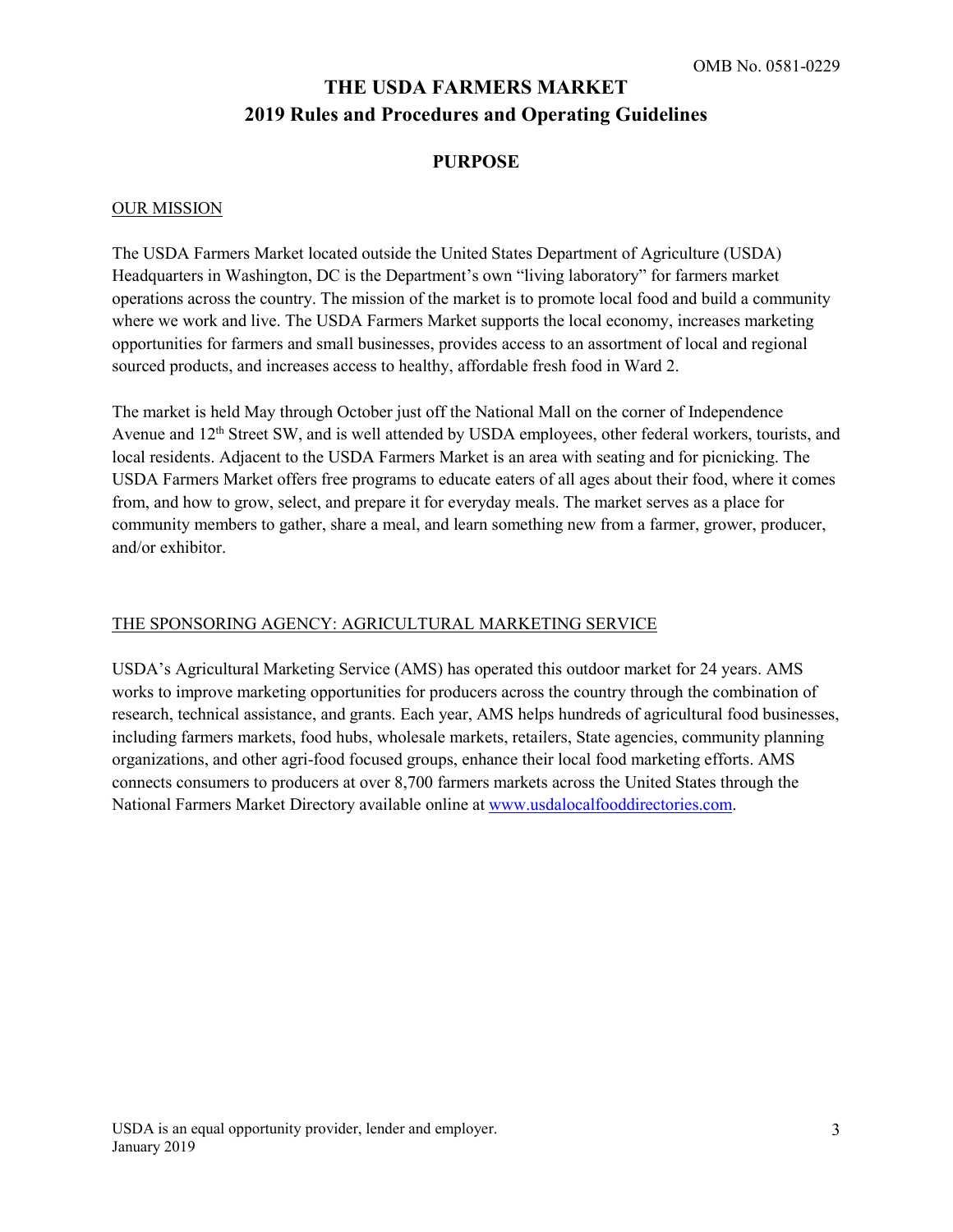### **ELIGIBILITY: FOR FARMERS, RANCHERS, GROWERS, & PRODUCERS**

#### PARTICIPANT ELIGIBILITY

Participation in the market is for farmers, ranchers and growers who sell what they grow, raise or produce on their farm, and for local producers who make products featuring agricultural foods from the Chesapeake Bay region (including the states of Delaware, Maryland, New York, Pennsylvania, Virginia and West Virginia), and preferably within a 200-mile radius of Washington, D.C.

A farmer, rancher and grower must own or lease the land the product is produced on; and must participate in the production, sales and marketing of the farm products. The re-sale of agricultural products by farmers, ranchers and growers is not permitted. Agricultural products such as flowers, plants, bedding plants, trees, fruits and vegetables, grain products, honey, eggs, and milk must be from a farmer's or grower's own fields, greenhouses, hives, fowl, and/or herd. Selling goods from a neighboring farm is only allowed if the market participant and the neighboring farm are both members of the same farmer, rancher, or fishery cooperative.

If you are not a farmer, rancher or grower, you may sell at the USDA Farmers Market as a Producer as long as a minimum of 75 percent of the ingredients (by item, not by weight) in every product sold are sourced directly from a farmer, rancher or grower in the Chesapeake Bay region. Water, salt, pepper, oil, and sugar are excluded from the 75 percent requirement. Producers must provide to USDA Farmers Market personnel (hereafter "Market Management") a list of all menu items and products to be sold including ingredients for each product along with the name(s) of the farm(s) ingredients are sourced from to meet the Producer requirement. Priority will be given to those vendors who grow, raise or harvest the products that are featured in the items they sell.

Producers can only fall under one of the following categories to sell at the USDA Farmers Market:

- **Baker:** makes freshly baked goods from scratch, using ingredients from the Chesapeake Bay region as much as possible. Baked goods must be handled in accordance with the rules and regulations described by the state and local health department in which your farm or production facility is located. Bakers will be required to submit current kitchen inspection reports, licenses and permits.
- **Dairy Product Maker:** makes cheese and other value-added products from milk that is purchased from dairy farms in the Chesapeake Bay region. Flavoring agents must be sourced locally. Exotic, out-of-region flavorings may be used minimally.
- **Beverage Maker:** drinks made from scratch using locally sourced ingredients from the Chesapeake Bay region. Exotic, out-of-region agricultural ingredients used to make a beverage like coffee or tea should be submitted under the Specialty category. The sale of water is prohibited.
- **Fisherman/Waterman:** raises or catches fresh fish and shellfish and uses local processing facilities for seafood products to be sold at market.

USDA is an equal opportunity provider, lender and employer. January 2019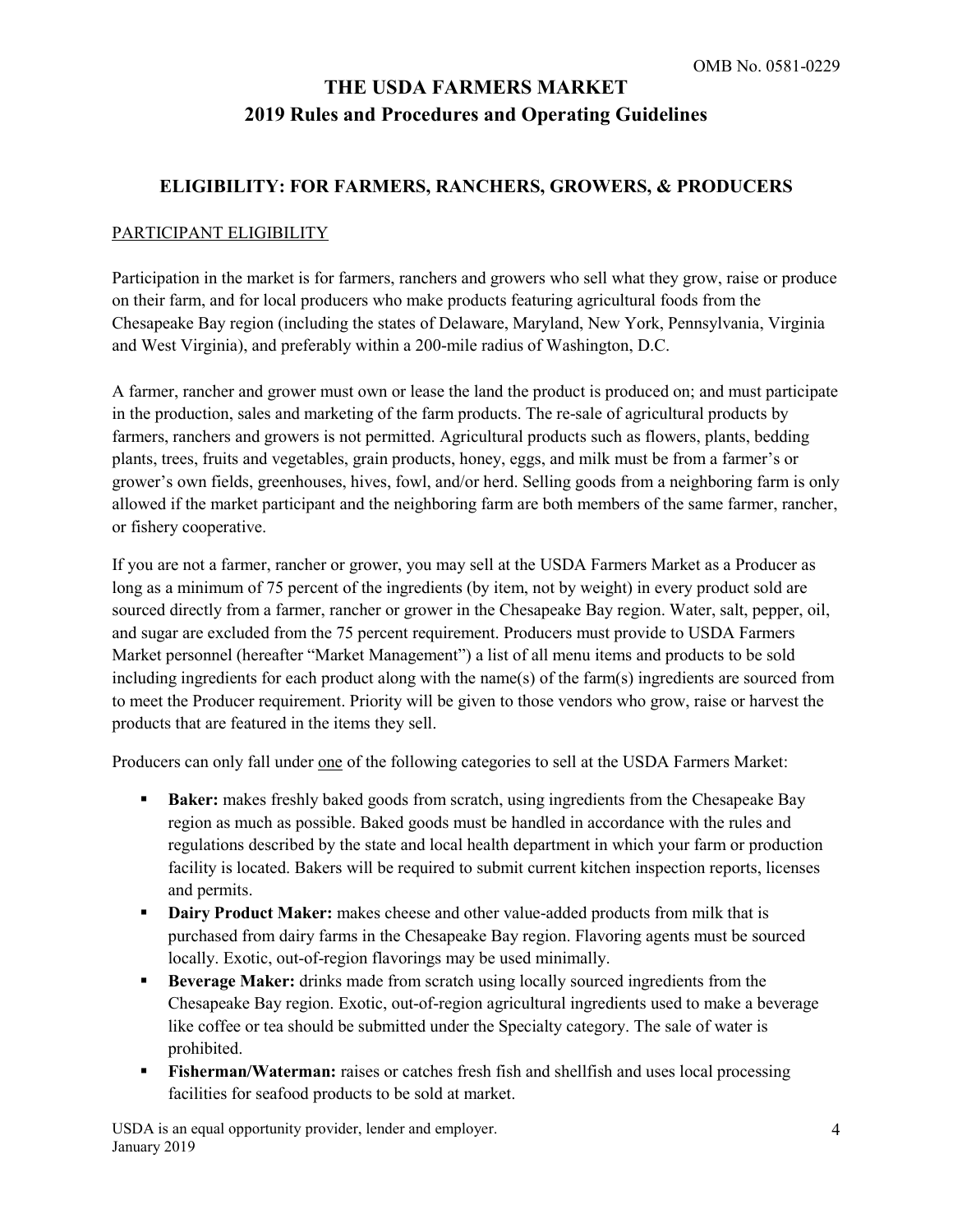- **Food Concessions:** ready-to-eat food prepared partially or entirely at the market. Such foods must be made from locally sourced ingredients. Exotic, out of region ingredients will be admitted on a case-by-case basis. Heat and serve products prepared off-site are not allowed under this category.
- **Meat Processor:** primarily operates a food processing facility that processes meat raised by regional farmers or ranchers. Sales of fresh meat or poultry products are prohibited. Only frozen meat and frozen poultry products that have been processed in a USDA Food Safety Inspection Service (FSIS) licensed and inspected facility and bear the USDA seal of inspection are permitted.
- **Pasta Maker:** makes pasta and sauces from scratch, using ingredients from the Chesapeake Bay region.
- **Soap Maker:** handcrafts soaps and/or other health-care products from scratch using ingredients from the Chesapeake Bay region.
- **Specialty:** other agricultural product(s), which are not currently available at the market and/or in the Chesapeake Bay region but are important to the agricultural economy in the United States will be considered on a case-by-case basis. Exotic, out-of-region products such as coffee, tea, chocolate, and olive oil fall under this category.
- **Value Added Food Producer:** makes jellies and jams, preserves, syrups, salsas, flavored oils, vinegars, pickles, fermented products, and dried products using produce grown by a farmer, rancher or grower in the Chesapeake Bay region.

Below is a sample of what Producers must provide to Market Management to be considered. This example falls under the Food Concessions category. The seasonal menu item meets the ingredientsourcing requirement because 87.5 percent of ingredients (seven out of eight) are directly sourced from four farms in the Chesapeake Bay region. Salt is excluded from the requirement.

| Summer Menu Item: Ham and Corn Salad                                                                                                                                                                                                                                                                              |  |  |
|-------------------------------------------------------------------------------------------------------------------------------------------------------------------------------------------------------------------------------------------------------------------------------------------------------------------|--|--|
| Ingredients: heavy cream, vinegar, salt, arugula, spinach, lettuce, tomato, corn,<br>ham                                                                                                                                                                                                                          |  |  |
| Ingredient Sources:                                                                                                                                                                                                                                                                                               |  |  |
| Heavy cream – Trickling Spring, Chambersburg, Pennsylvania<br>Arugula, spinach, lettuce - Little Wild Things City Farm, Washington, DC<br>Tomato, corn - One Straw Farm, White Hall, Maryland<br>Ham - Ayrshire Farm, Upperville, Virginia<br>Vinegar – Restaurant Depot, Alexandria, Virginia<br>Salt - excluded |  |  |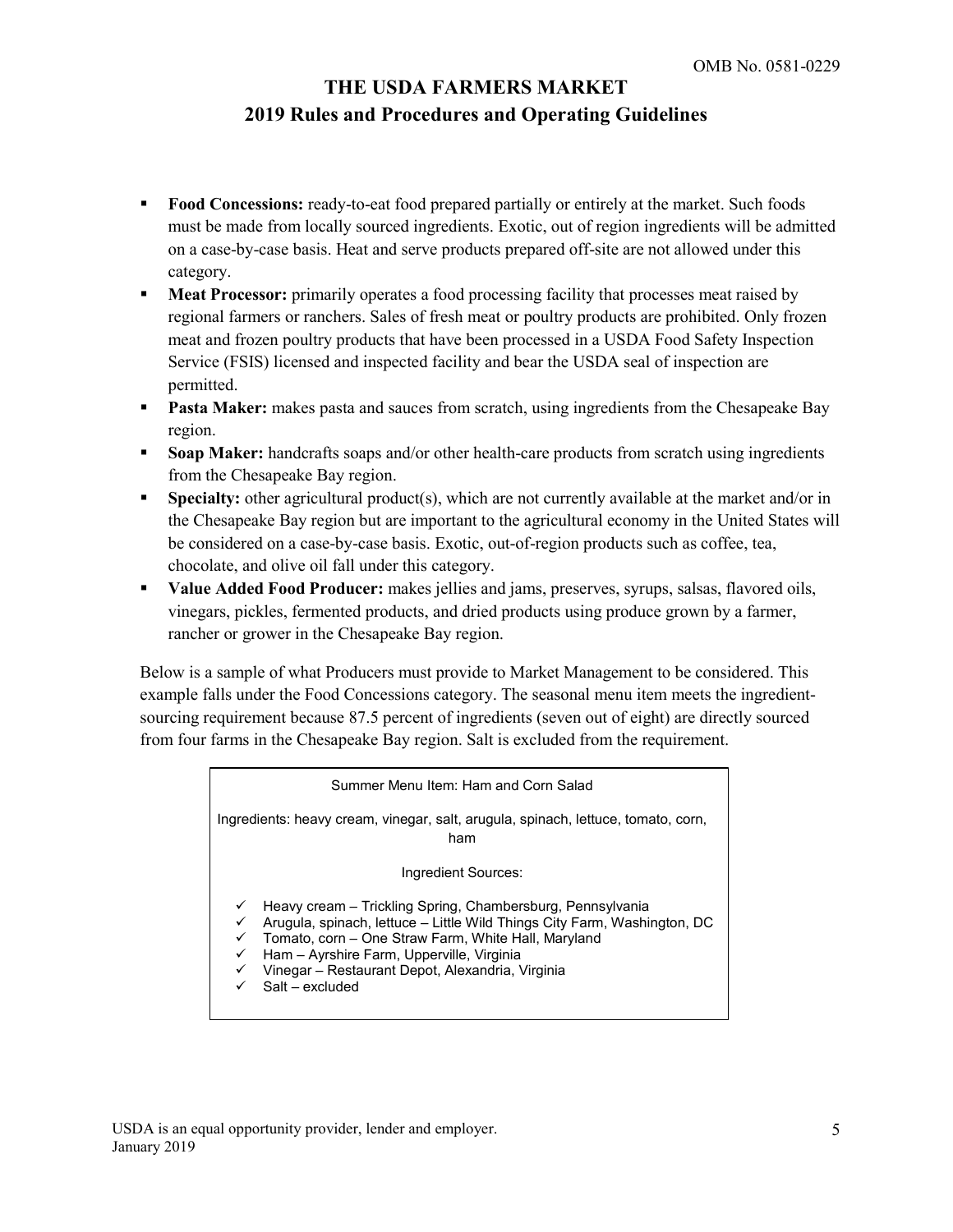#### VISITS AND INSPECTIONS

All potential and participating farms and business are subject to visits and inspections. Market Management reserve the right to inspect the farm or establishment to confirm crops and products being sold at the USDA Farmers Market are in compliance with market guidelines. Market participants must submit a map and directions to their farm or production location along with the application. Any farmer or producer who is found to have violated the market guidelines will receive a warning, temporary suspension, or be permanently removed from the USDA Farmers Market. (See "Non-compliance" section for more details)

#### PERMITS AND LICENSES

All farmers, ranchers, growers and producers selling at the USDA farmers market must abide by all applicable federal, state, and local health regulations. Market participants will be responsible for obtaining and paying for any permits and licenses required by the District of Columbia. Market participants must comply with the regulations within their respective state including regulations pertaining to the harvesting, food preparation and safety, and labeling of products within their respective states for products that are brought to and sold at the USDA Farmers Market. When submitting the application all farmers and businesses must include a copy of all applicable reports, permits and licenses required by the health department of the state or county from which the products originated. All permits and licenses must be kept current for the entire market season.

#### C**ontact Information:**

The District of Columbia Department of Consumer and Regulatory Affairs (202) 442- 4400

Maryland Department of Health and Mental Hygiene Rules and Licenses (410) 767- 8400

New York State Department of Agriculture & Markets (800) 554-4501

Pennsylvania Department of Agriculture (717) 787- 4315

Virginia Department of Agriculture and Consumer Services (804) 786-3520

West Virginia Department of Health & Human Resources

USDA is an equal opportunity provider, lender and employer. January 2019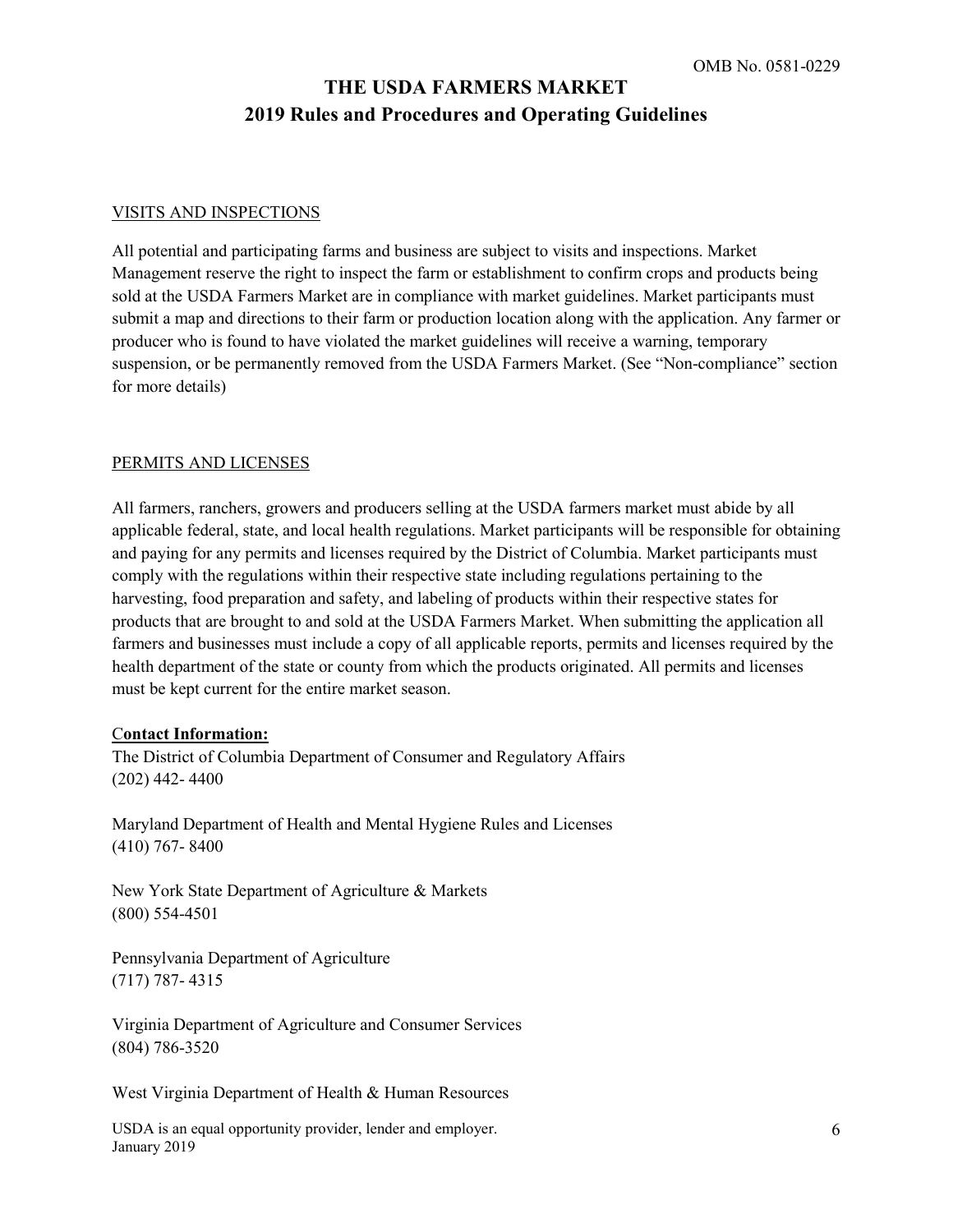(304) 558-2981

# **APPLICATION PROCESS AND FEES**

#### APPLICATION PROCESS

All farmers, growers and producers – new and returning – **must** complete the application. If accepted into the market, all participants must sign and submit Page 17 of this document entitled "Participant Agreement" to indicate that you have read the terms and conditions set forth in this document – the USDA Farmers Market 2019 Rules and Procedures and Operating Guideline – and agree to abide by them.

Farmers, ranchers, growers and producers that participated in the previous market season will have the opportunity to retain their space provided prior year performance is satisfactory, market guidelines are met, and the required information is submitted on time. **To be considered for the 2019 market season all new and returning market participants must submit a completed application and the required documentation by Thursday, March 7, 2019.** In the event that space becomes available during the market season, those on the waitlist who are the best fit, and meet all market criteria, will be contacted.

Prospective vendors can apply to the USDA Farmers Market online at [ManageMyMarket.com.](https://managemymarket.com/) If you have questions about the online application process, please call (202) 690-1300 for assistance.

Applications will NOT be reviewed unless complete. An application is not considered complete without the inclusion of all applicable permits for all products and documentation that supports 75 percent of ingredients in your product(s) come directly from farmers, ranchers and growers in the Chesapeake Bay region.

A fully complete application includes the following:

- $\Box$  Completed application signed and dated;
- $\Box$  Complete list of products or menu items along with a list of ingredients for each item and sources for ingredients. Name of farm, ranch or grower, address and contact information is required for all ingredients. All products **must** have prior written approval from Market Management before bringing/selling the product(s) at the farmers market;
- $\Box$  Proof of ownership or copy of signed lease agreement(s) for farmer/rancher/grower;
- $\Box$  Map and/or directions to farm, grow site or production facility;
- $\Box$  Liability Insurance information;
- $\Box$  Copies of organic certification documents (if applicable);
- $\Box$  Proof of membership in a farmer, rancher, or fishery cooperative (if applicable);
- $\Box$  Copies of all food safety forms, inspection reports and licenses/permits applicable to the sale of your product(s). Participants are responsible for knowing which requirements apply to their product(s); and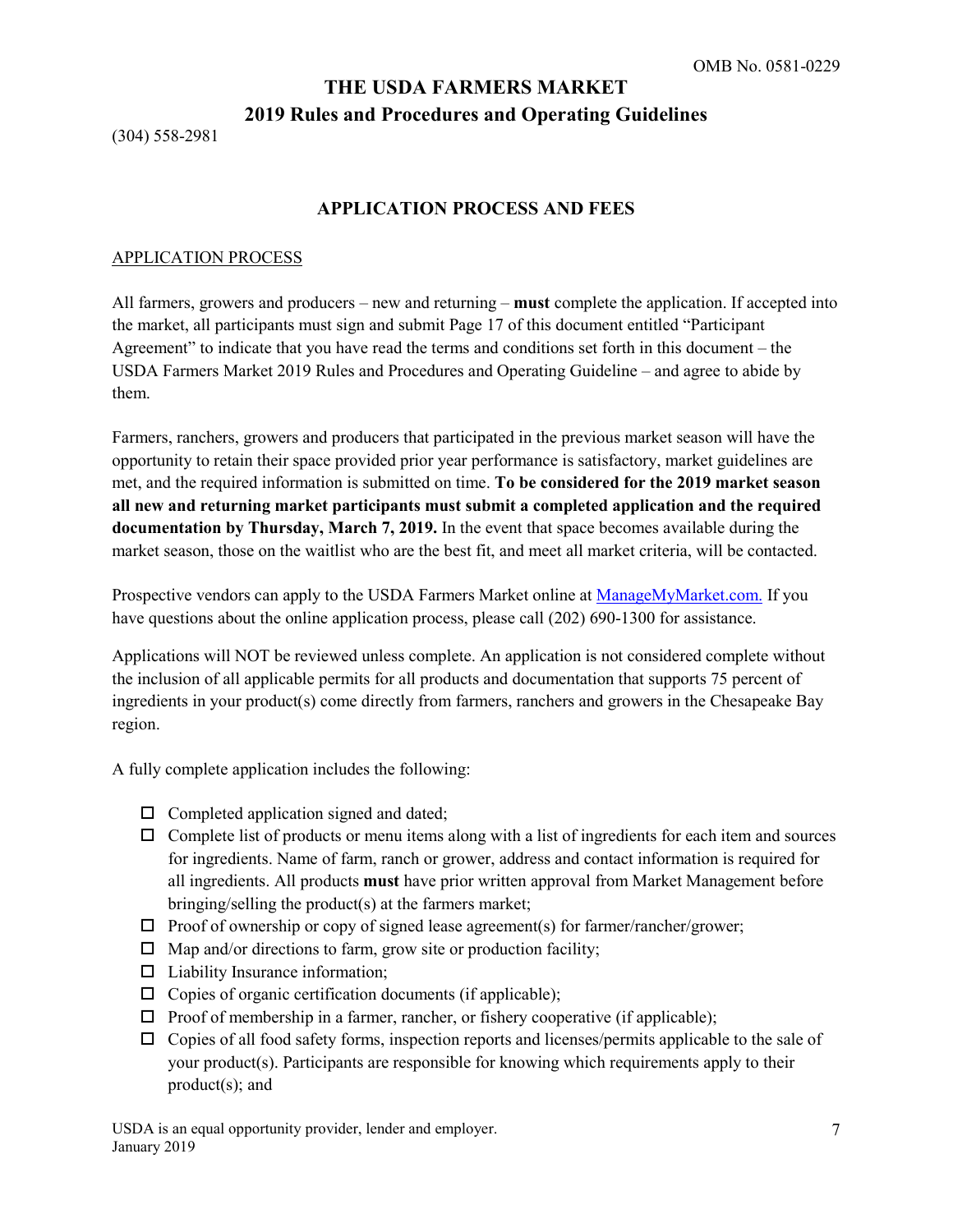Copy of signed Participant Agreement (Page 17 of this document) form, **if accepted into the USDA Farmers Market.** The Participant Agreement will be collected at the mandatory vendor orientation. The signed form is used to certify that the farmer, grower or producer has read, understands and will abide by the USDA Farmers Market 2019 Rules and Procedures and Operating Guidelines.

#### APPLICATION FEE

USDA does not charge a fee to farmers, ranchers, growers and producers who participate in the USDA Farmers Market. Participants are required to commit to supporting the USDA gleaning/food recovery initiative in lieu of paying market fees. This commitment requires market participants to donate fresh useable produce and other food products at the end of each market to [DC Central Kitchen.](http://www.dccentralkitchen.org/) For participants unable to donate their own product, we request that you purchase food items from other market participants to donate or give a monetary donation (minimum of 5 dollars) to DC Central Kitchen. **100% participation from USDA Farmers Market farmers, growers and producers is expected. Failure to participant will result in termination from the market.** 

#### **RULES AND PROCEDURES**

#### RESELLING

Agricultural products sold such as flowers, plants, bedding plants, trees, fruits and vegetables, grain products, honey, eggs, and milk must come from a farmer's or grower's OWN fields, greenhouses, hives, fowl, and/or herd. Re-sale of another farmer's flowers, plants, bedding plants, trees, fruits and vegetables, grain products, honey, eggs, and milk is PROHIBITED. Selling goods from a neighboring farm is only allowed if the market participant and the neighboring farm are both members of the same farmer, rancher, or fishery cooperative.

Producers participating in the USDA Farmers Market under one of the categories listed on Page 4 and 5 are required to purchase a minimum of 75 percent of their ingredients from a farmer, rancher and/or grower in the Chesapeake Bay region. Priority will be given to those vendors who grow, raise or harvest the products that are featured in the items they sell. Market Management will approve products to be sold on a case-by-case basis.

#### SALES DATA

Market participants will be required to submit weekly sales data for USDA internal use only. Individual sales data will be kept confidential. Market participants are required to provide a total sales figure from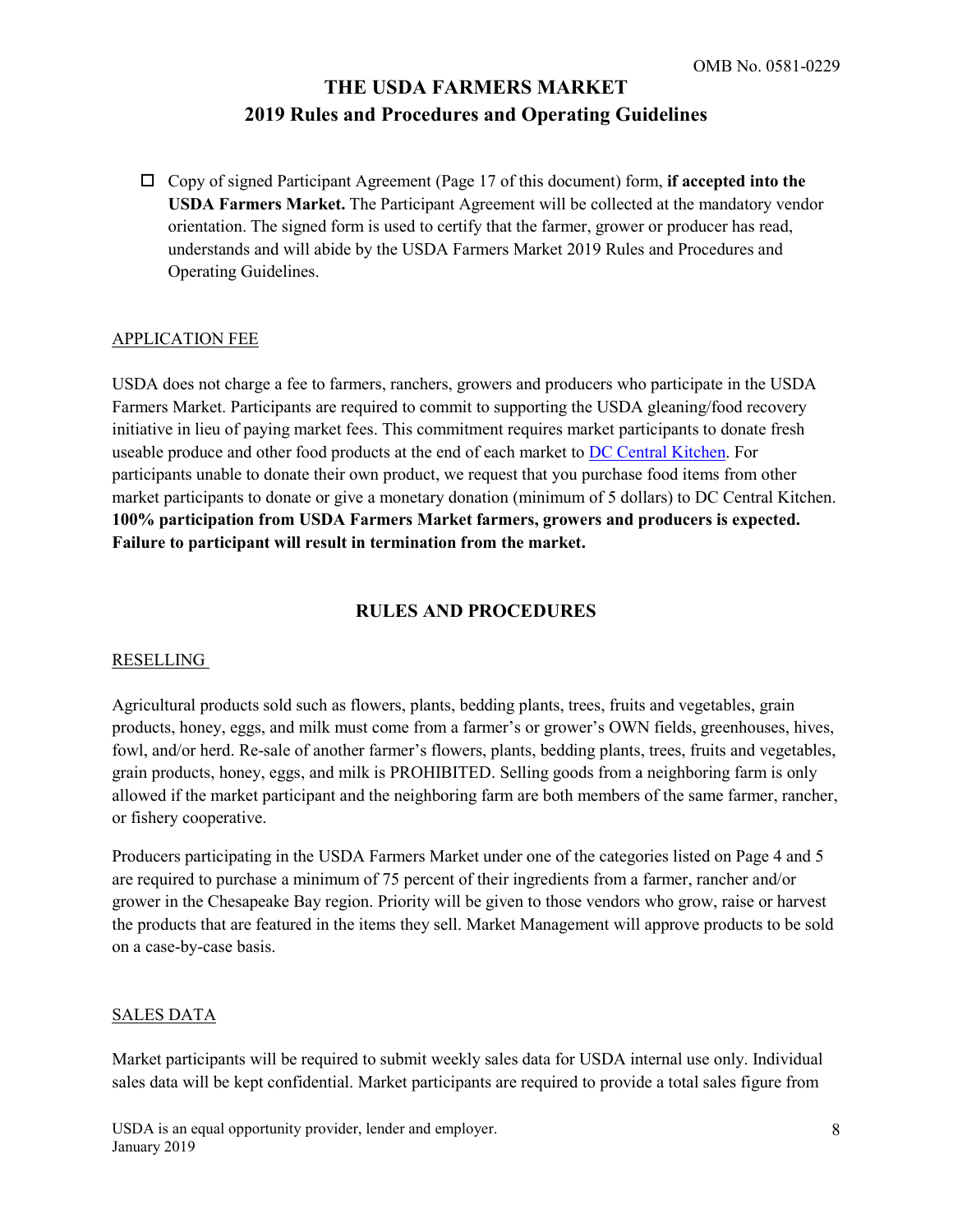# **2019 Rules and Procedures and Operating Guidelines**

the previous market to Market Management on Fridays before 11 a.m. Failure to comply may result in suspension or termination from the market.

#### FOOD SAFETY

Proper handling of food at the USDA Farmers Market is a critical part of ensuring the safety of consumers. Consuming contaminated foods or beverages causes foodborne illness. All food items must always be properly protected against contamination. Therefore:

- **Eggs:** Shell eggs packed for the consumers are to be stored under refrigeration at a temperature of  $45$  degrees  $F<sup>o</sup>$  or below at all times while selling at the market. Shell eggs must be intact and free of cracks. Eggs must be from the farmer's own fowl. Egg cartons must be properly labeled in accordance with the state regulations where the eggs are produced. No resale of another farmer's eggs is allowed.
- **Meat and Poultry Products:** Meat and poultry products sold at the market must be kept frozen at a temperature of 0 degrees  $F^{\circ}$  or below. Calibrated thermometers are to be kept in freezers/storage containers for meat and poultry products at all times when selling and will be checked for appropriate temperature by Market Management.
- Participants may not display prepared/ready-to-eat-foods for sale without being properly wrapped, covered or protected by an appropriately designed sneeze guard. All food items must be kept covered and kept at a proper temperature prior to selling.
- **Participants must store all food items at least 6 inches off the floor/ground.**
- Participants cannot handle exposed, ready-to-eat foods directly with their bare hands. Utensils such as deli paper, tongs, or disposable gloves may be used to prevent bare hand contact with exposed, ready-to-eat foods. Disposable gloves that handle money should not come in direct contact with ready-to eat-foods. Gloves must be discarded when they become damaged or soiled or when employees are switching tasks.
- Food samples must be presented in a safe and sanitary manner and in accordance with the local health department of the state or county in which the products originated. Participants must provide cups, utensils or toothpicks for customers to use if providing samples of their products. Participants also must provide trash receptacles for the disposal of any sampling materials.
- **If the used for consumption must be kept in clean containers and dispensed with appropriate** scoops/utensils.
- Adequate equipment must be used to maintain foods that require time and temperature control for safety (potentially hazardous foods) at the appropriate temperature to prevent risk of illness.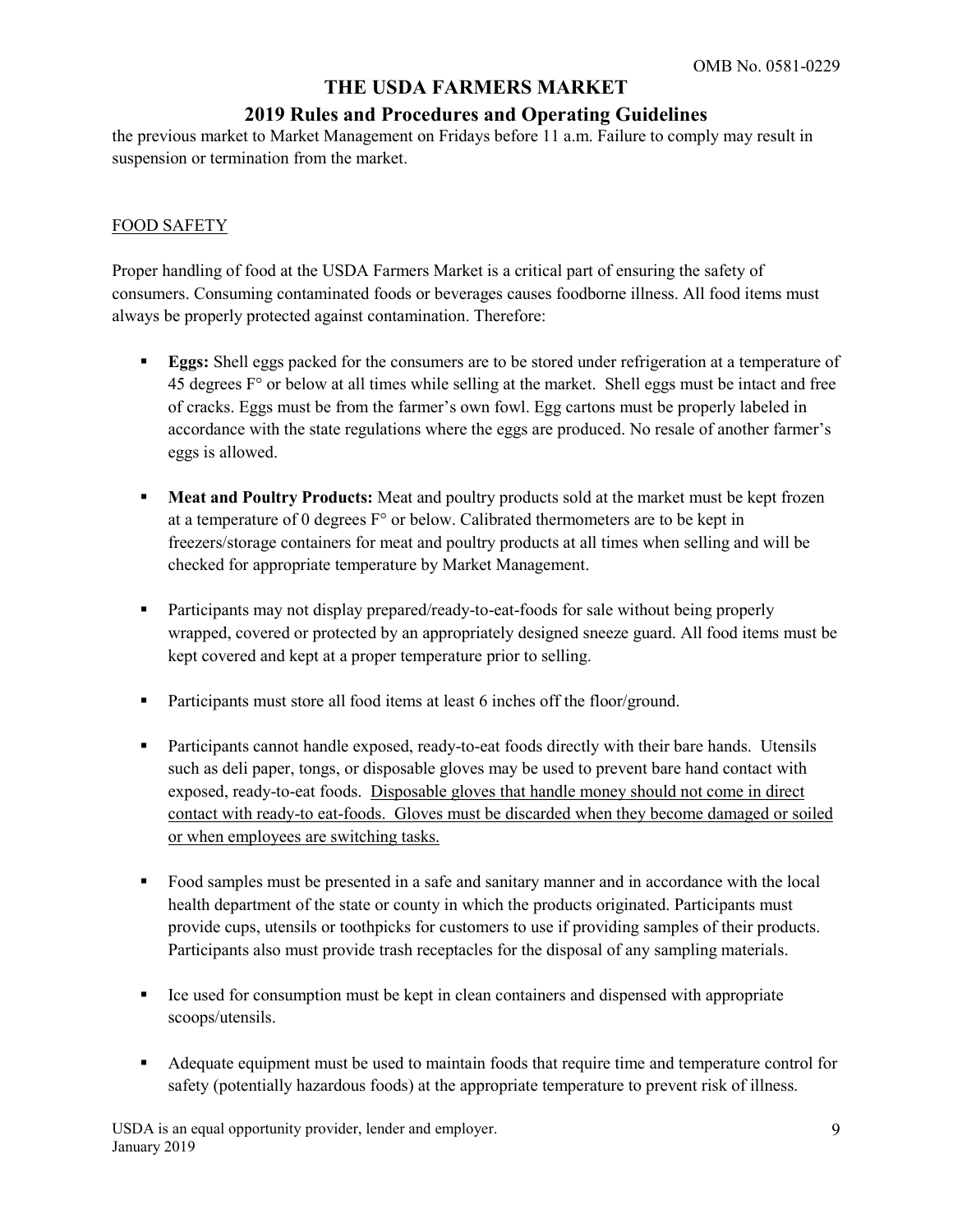# **2019 Rules and Procedures and Operating Guidelines**

- Foods that require cold holding refrigeration must be kept at 41 degrees  $F<sup>o</sup>$  or below. Foods that require hot holding heat must be kept at 135 degrees F° or above.
- Market participants will have access to on-site hand washing stations and restrooms.
- If All vehicles and other equipment used for transporting and displaying products must be kept clean at all times.

#### MARKET COMMITMENT

Market participants commit to the entire market season unless other scheduling is noted in the application and discussed with Market Management. A minimum attendance of 80 percent of market days noted in the application is required. Product availability and seasonality may limit participants beginning and ending dates; therefore, a schedule will be developed prior to the start of the market season documenting the farmer, grower or producers commitment to the market. Participants that repeatedly arrive late or miss market days will be permanently removed at the discretion of Market Management.

Farmer, growers and producers not able to attend a market day should telephone or email the following staff at least 48 hours in advance so your space can be filled temporarily:

- Kayla Johnson (202) 740-0702 (cell) kayla.johnson@ams.usda.gov
- Lee Cliburn (202) 281-6349 (cell) lee.cliburn@ams.usda.gov

If unavailable to reach Ms. Johnson or Ms. Cliburn, please call the Transportation & Marketing Service Division at (202) 690-1300. Not fulfilling your market commitment may result in suspension or termination. (See "Non-compliance" section for more details)

#### CONDUCT ON FEDERAL PROPERTY

While on USDA property, farmers, growers, producers and their staff(s) shall comply with the General Services Administration Federal Property Management Regulations at 41 CFR 102-74, Conduct on Federal Property, as supplemented by Agriculture Property Management Regulations Part 102-74. In addition, a farmer, grower, producer or their staff members must—

- a. Display identification badges while on Federal property if engaging in the solicitation of funds as authorized by 102-74.475. Each badge must indicate the permittee's name, address, telephone number, and organization;
- b. Not misrepresent his or her identity to the public;
- c. Not conduct any activities in a misleading or fraudulent manner;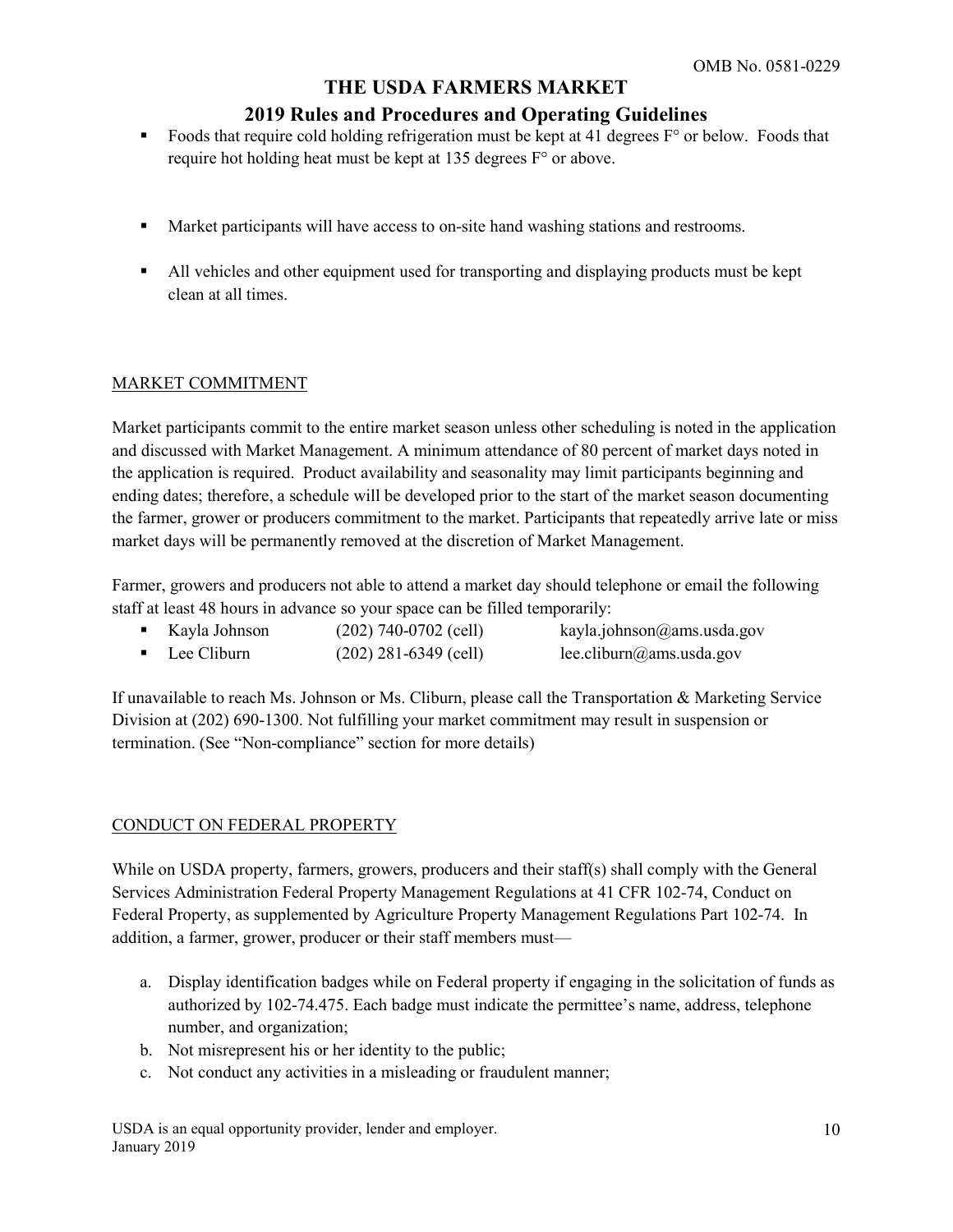### **2019 Rules and Procedures and Operating Guidelines**

- d. Not discriminate on the basis of race, creed, religion, age, color, disability, sex, or national origin in conducting activities;
- e. Not use obscene or profane language;
- f. Not distribute any item, nor post or otherwise affix any item, for which prior written approval under 102-74.415 has not been obtained;
- g. Not leave leaflets or other materials unattended on the property;
- h. Not engage in activities that would interfere with the preferences afforded blind licensees under the Randolph-Sheppard Act (20 U.S.C. 107); and
- i. Not smoke tobacco products on the property.

Market participants are required to conduct themselves in a manner that contributes to a positive shopping experience for market customers and should avoid unsuitable language, such as crude jokes, and engaging in inappropriate behavior. Market participants should not leave their booths unattended during market hours. Market Management expects market participants to be honest and to conduct themselves in a courteous and friendly manner with other market participants, USDA staff and market customers. (See "Non-compliance" section for more details)

### WARNING—WEAPONS PROHIBITED

Federal law prohibits the possession of firearms or other dangerous weapons in Federal facilities and Federal court facilities by all persons not specifically authorized by Title 18, United States Code, Section 930. Violators will be subject to fine and/or imprisonment for periods up to five (5) years.

### ATTIRE

Vendors must wear appropriate attire and shoes at all times. Inappropriate attire includes crop tops and clothing with overt commercial, religious or political messages on them. Market Management may send inappropriately dressed market participants home to change their clothes. Vendors are encouraged to ask Market Management in advance if they have any questions regarding the propriety of their dress so as to avoid being sent home to change their clothes.

#### **DISPUTES**

It is the intent of the USDA Farmers Market to offer customers fresh, quality farm products. All complaints and/or concerns, whether from participants or customers, should be reported to Market Management and submitted in writing. Market Management will address all issues appropriately.

#### MEDIA POLICY

The market is public property and is often visited by tourists taking pictures, media personnel and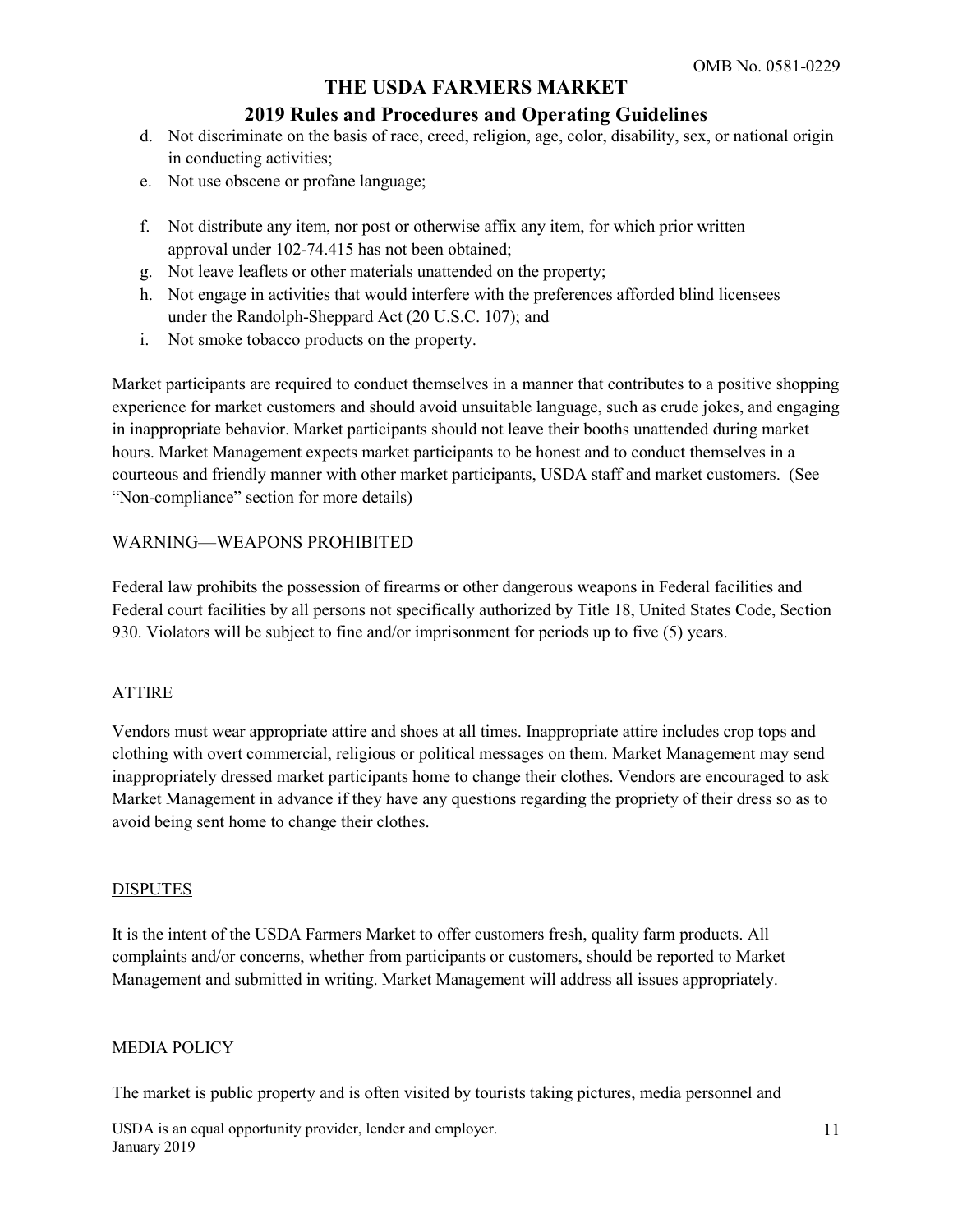### **2019 Rules and Procedures and Operating Guidelines**

reporters. Farmers, ranchers, growers and producers can decline being photographed and, it is at their discretion to answer questions or participate in interviews. If a market participant communicates with the public/media, he or she is required to inform Market Management immediately so that appropriate personnel can be informed and prepared to take any necessary follow-up action.

#### NON-COMPLIANCE

**Market Management reserves the right to dismiss any Farmer, Rancher, Grower or Producer and/or remove any product being sold that does not adhere to the rules and procedures as outlined in this document.** Consequences for violating the USDA Farmers Market Rules and Procedures and Operating Guidelines will result in the following:

| First offense: Verbal warning         | Sε |
|---------------------------------------|----|
| Third offense: Suspension from market | Fο |

econd offense: Written warning burth offense: Termination from market

#### REASONS TO DISALLOW PARTICIPATION

Efforts will be made to accommodate those who apply: however, a farmer, rancher, grower or producer may not be allowed to participate in the market due to prior performance, insufficient space; business location; product mix; duplication of product(s); relationship with farmers; sourcing impact; unfulfilled ingredient sourcing requirement; not submitting the required licenses/permits on time; late arrival and/or absence without proper notice; and refusal to adhere to the USDA Farmers Market guidelines.

#### SCALES

The Department of Consumer and Regulatory Affairs (DCRA) is responsible for inspecting scales at the USDA Farmers Market. DCRA's Office of Weights & Measures inspects these devices twice a year to make sure they are properly calibrated and accurate. USDA Farmers Market participants must register their device(s) every year with DCRA. Scales must be clearly visible and readable to customers at all times. Any problems identified by DCRA must be corrected within the timeframe provided by the District of Columbia or result in a fine. If you have any questions regarding your scales, please contact the Department of Consumer and Regulatory Affairs Weights and Measures at 1110 U Street, SE Washington, D.C. 20020 or call (202) 698-2130.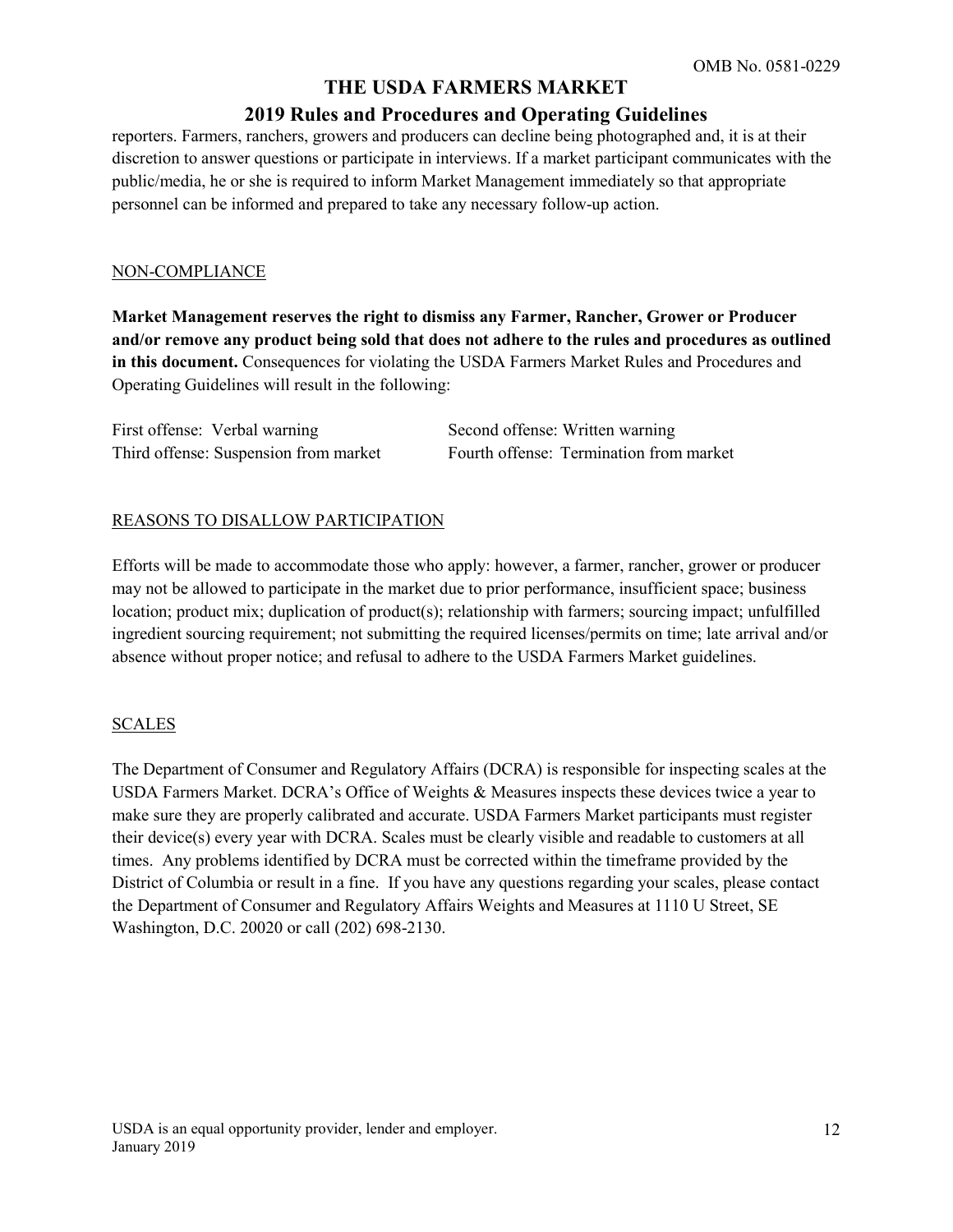# **OPERATIONS**

#### HOURS OF OPERATION

The USDA Farmers Market is held every Friday, from 9:00 a.m. to 2:00 p.m. from May to October. The market is located at the USDA Headquarters Building in the parking lot, located on the corner of 12<sup>th</sup> Street and Independence Avenue, SW, Washington, D.C. 20250.

**For the safety of our customers,** market participants must arrive at the market no later than 8:30 a.m. and may not drive their vehicle in or out of the market parking lot after 8:45 a.m. or before 2:15 p.m. All market participants must be ready to start selling when the market opens at 9:00 a.m. The market will open at 9:00 a.m. and close at 2:00 p.m. each market. Due to space limitations, latecomers may be relocated or denied admission at the sole discretion of Market Management. **Market participants will be allowed 15 minutes after the market closes to complete sales transactions initiated before the 2:00 p.m. closing.** All vehicles must vacate the market site no later than 3:30 p.m.

#### SAFETY

Participants must perform safety and serviceability checks of all equipment and appliances prior to use. All participants are subject to random safety spot inspections by the Office of Operations Safety Staff. Areas that are subject to inspection include the following:

- Propane tanks must be pre-checked for damage and leaks to hoses and tanks;
- A-B-C fire extinguishers must be provided by the vendor and readily available;
- Electrical extension cords must be rated for outdoor usage and UL (Underwriters Laboratory) certified;
- Cords must be three-prong and securely installed so that no looseness exists between the prongs and the connection point at all times;
- Cords must be out of foot traffic areas to prevent trips and falls;
- All cords must be checked for damage and will be removed from use if found;
- In the event of high winds, securely fasten tents to prevent from flying away; and
- Maintain records of initial safety checks. Follow all manufactures requirements for equipment and appliances.

#### BUILDING ACCESS

USDA is an equal opportunity provider, lender and employer. January 2019 Farmers, ranchers, growers, producers and their staff(s) will have limited building access. A list of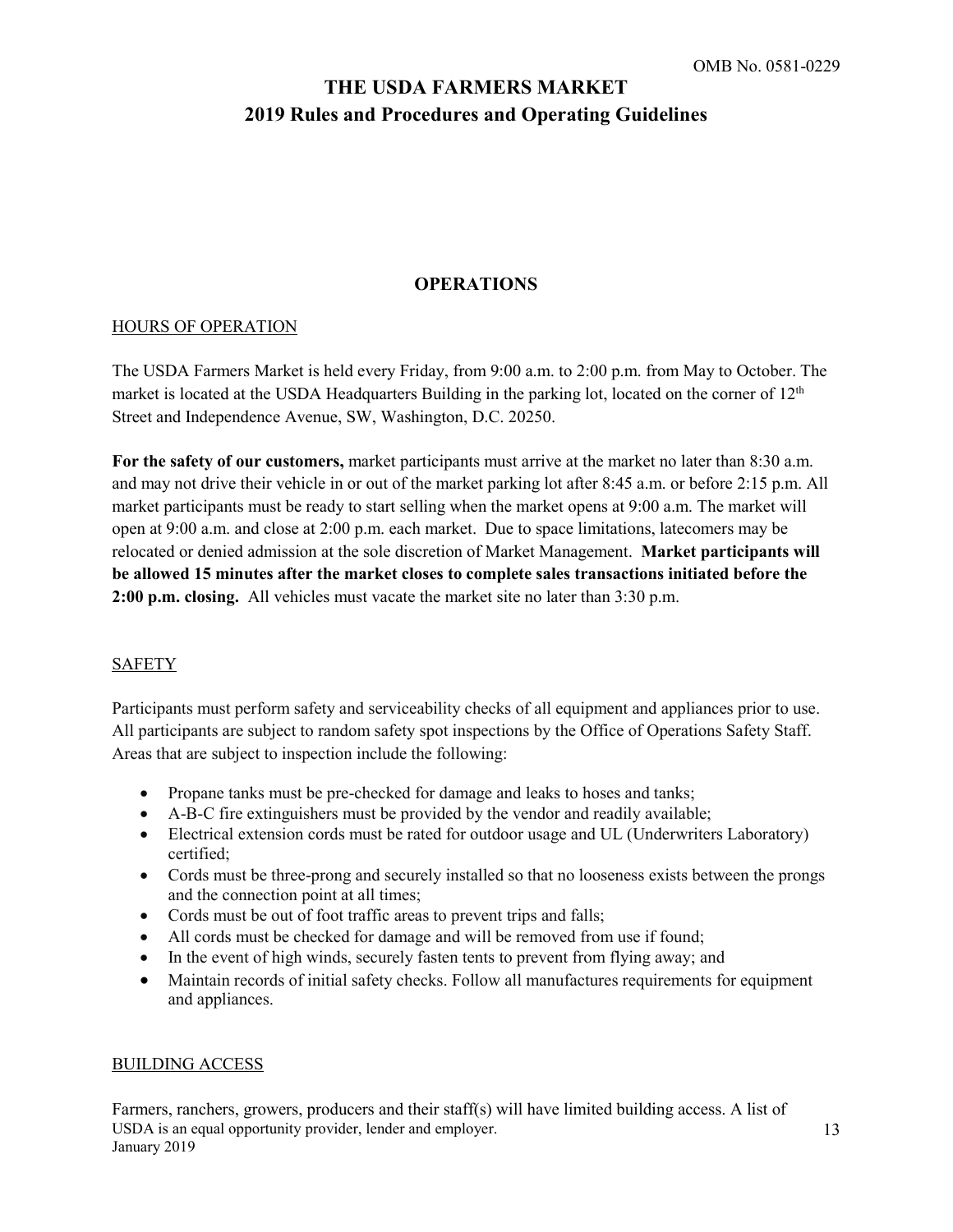# **2019 Rules and Procedures and Operating Guidelines**

participant names will be provided to USDA's Protective Operations Division, which will allow access only to the restrooms in the Jamie L. Whitten Building. Participants will be provided with USDA Farmers Market badges to show security officers when entering and exiting the Whitten building. **Anyone who deviates from the designated locations may be escorted out of the building by security and will lose future building access privileges.** 

#### CLEAN-UP

Market participants are responsible for maintaining their space in a clean and sanitary manner with attention to public safety and respect for the use of this public space by others following the end of the market day. Market participants are responsible for cleaning all trash and waste including sweeping up any debris within and around their allotted space. On-site trash receptacles are provided for customer and participant use.

#### ELECTRICAL OUTLETS

There is limited access to electricity at the USDA Farmers Market. All farmers, ranchers, growers and producers must inform Market Management of their electrical needs and receive **prior approval** before using any existing electrical outlets at the market. Generators are not permitted for use at the farmers market without Market Management approval. If extension cords are used, they must be designed for outdoor use, be three-prong, safely secured at all times, and out of the way of foot traffic. Outdoor extension cords offer protection from moisture, direct sunlight and abrasion. Devices with two-prong plugs (like appliances) can be used safely with a three-prong extension cord. Devices with three-prong plugs should only be used with three-prong extension cords. The third prong in the extension cord provides a path to the ground wire and greatly reduces the risk of electrical shocks and fires. Market participants are responsible for supplying extension cords for their stall use that have been tested and certified for safety and quality by UL (Underwriters Laboratory). Check with Market Management to ensure that you are using an approved outdoor cord. If an inappropriate cord is being used, then it will be removed from your stall and your market sales may be impacted. Market participants are not to ask USDA on-site electricians to fix their own equipment if it is not working properly.

#### INCLEMENT WEATHER

The USDA Farmers Market is outdoors and open rain or shine. Participation on market days with severe or inclement weather is at the discretion of farmers, ranchers, growers or producers. Be sure to notify market personnel of your decision not to participate 48 hours ahead of time. In cases of weather reports predicting inclement weather, such as high winds, severe thunderstorms, tornado warnings, etc., Market Management reserves the right to cancel the market. If Market Management cancels the market, participants will be notified of the closure in a timely manner by email or phone.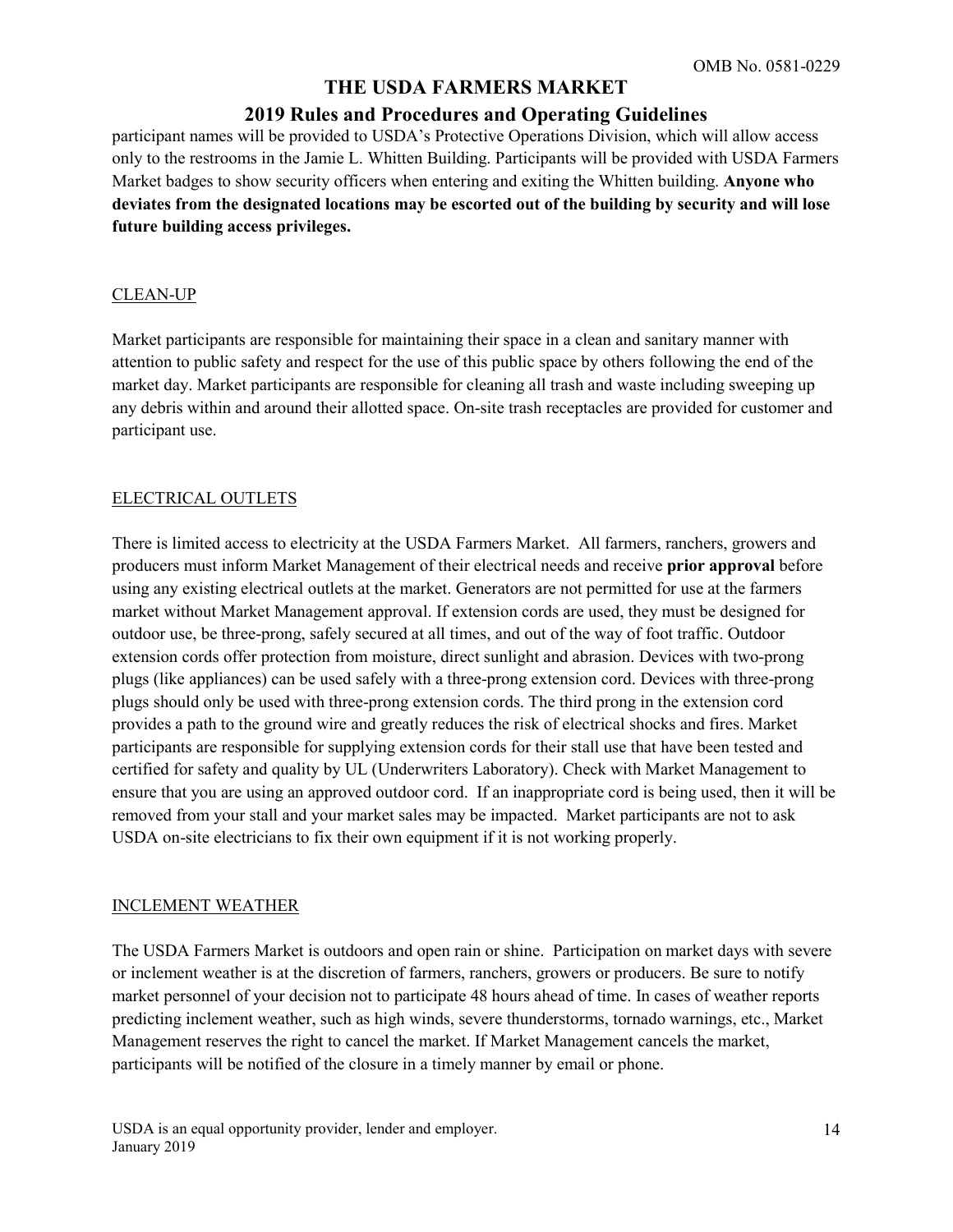#### MARKET EQUIPMENT/SUPPLIES

Market Management will supply market participants with market canopies and will provide assistance with the setup and breakdown of the canopies each market day. Those who arrive late will be responsible for the setup of their canopy. Each farm/business will be responsible for bringing tables, tablecloths, chairs, certified scales, signage, price lists, marketing materials, food sampling supplies, and change. Vendors are required to comply with the District's food packaging laws. [The Food Service Packaging](http://doee.dc.gov/node/1208107)  [Requirements](http://doee.dc.gov/node/1208107) effective January 1, 2017, mandates that District businesses and organizations that sell or serve food or beverages in the District must use *recyclable* or *compostable* food service products. The law applies to any food service products designed for single use. These include take-out containers, bowls, plates, trays, cups, cutlery, and other items. The law **does not** apply to materials used to package raw, uncooked, or butchered meat, fish, poultry, or seafood. Foodservice products made of expanded polystyrene, commonly known as foam or *StyrofoamTM*, are strictly prohibited.

### SIGNAGE

Market participants must clearly display signs that show the name of their farm/business and location, product types, prices, and enrollment in any Federal nutrition assistance programs. **Prices must always be legible and visible for customers to see.** Prices of items for sale must utilize one or more of the following techniques:

- Individual price stickers on each item;
- Individual price signs for each type of item; or
- A list of prices on a large sign or board.

#### **Producers must display a sign that lists the farms from which ingredients are sourced at all times.**

#### STALLS AND PARKING

USDA is an equal opportunity provider, lender and employer. January 2019 15 Every effort is made to minimize changes to the market layout, but space adjustments will be made at the discretion of Market Management if deemed necessary. Assigned space sizes are either 10x10 or 10x20 feet. Parking will be provided for one vehicle outside of the market. **Parking in the USDA Farmers Market is limited to Farmers, Ranchers, Growers and/or Producers that REQUIRE their vehicle to operate and will be determined in discussion with Market Management. Preference will be given to Farmers, Ranchers and Growers.** If a market participant receives an assigned parking space within the USDA Farmers Market, the vehicle must fit within the assigned 16w x 17d foot parking space. All other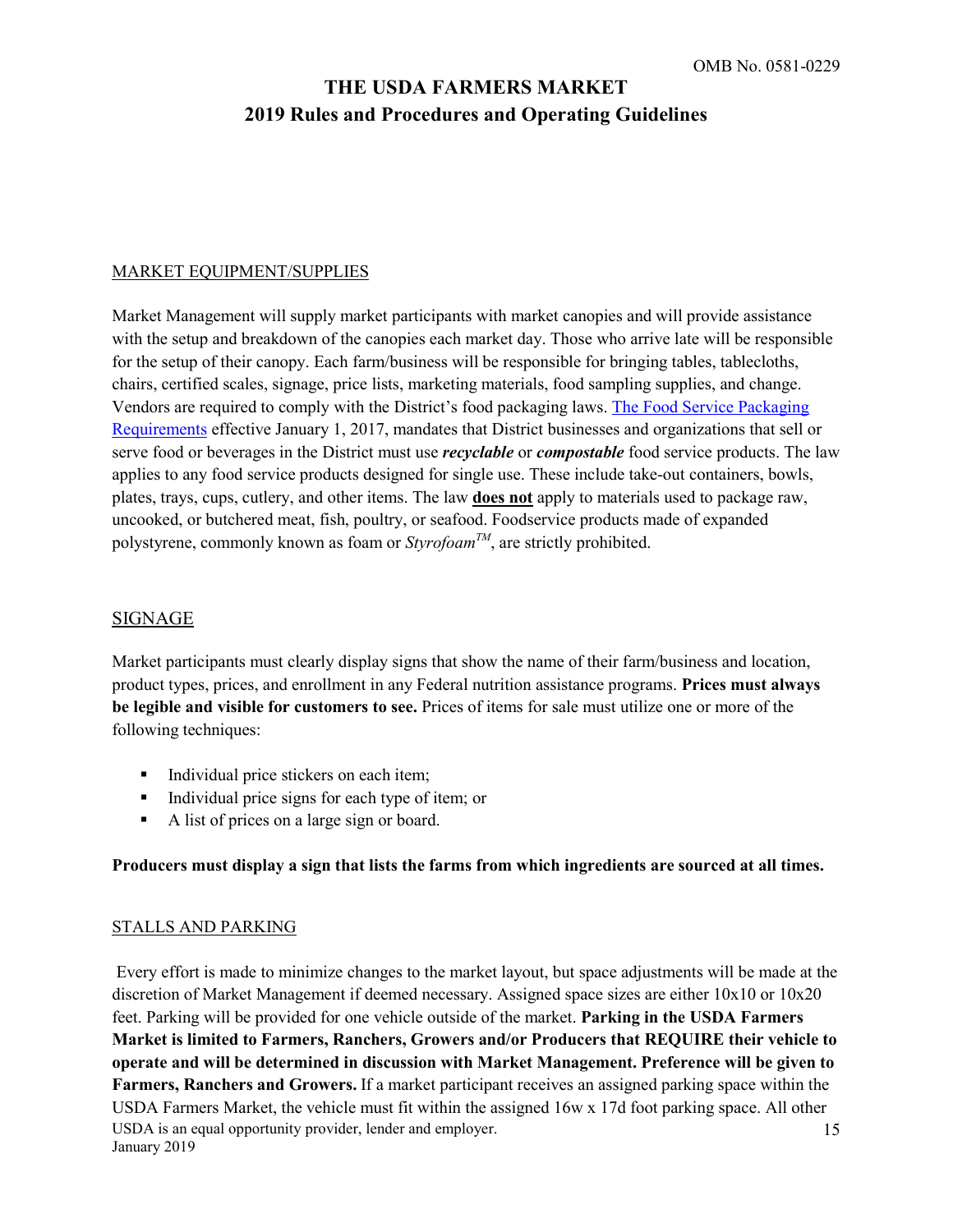# **2019 Rules and Procedures and Operating Guidelines**

vehicles must be offloaded and removed no later than 8:45 a.m. from the market lot. Provided parking passes must be clearly displayed each market day on the dashboard of the farmer or producer's vehicle, while parked in a USDA parking lot. Choosing to offload and/or park alongside the market on  $12<sup>th</sup>$  Street, SW is not recommended, at the vendor's own risk, and is subject to ticketing and fees by the District of Columbia.

#### **SECURITY**

Every effort will be made by USDA to make the market a safe environment for farmers, ranchers, growers, producers, and customers. However, it will be the responsibility of the market participants to take every precaution to safeguard all valuables and cash during market hours. Suspicious activity should be reported immediately to Market Management and/or onsite Security officers. In cases of emergency at the USDA Farmers Market call (202) 720-0000.

#### BUSKING

Live entertainment creates a pleasing atmosphere for customers and vendors at the market. Street performers known as buskers – including musicians, actors, jugglers, mimes, acrobats, tumblers, human statues, magicians, puppeteers, and others in the local performance art community – interested in performing at the market should contact Lee Cliburn at [lee.cliburn@ams.usda.gov](mailto:lee.cliburn@ams.usda.gov) or (202) 281-6349.

Those who apply will be considered on a case-by-case basis. Selections are made at the sole discretion of Market Management based on availability, appropriateness and skill level. Buskers are not charged a fee to perform and do not receive compensation from USDA. Tips may be accepted. Performers may sell CDs, tapes or promotional t-shirts related to the performance as long as a copy of all licenses/permits applicable to the sale of these product(s) is provided and approved in advance. Buskers must be a positive addition to the market atmosphere and not adversely affect market operations. (See "Conduct on Federal Property" and "Attire" sections for more details)

Buskers are generally scheduled to perform from 11:00 a.m. to 1:00 p.m. when the market is busiest. Performance location is assigned and may be subject to change without notice. Market Management will supply buskers with a market canopy (10x10 or 10x20 feet), tables or chairs if deemed necessary. Parking will be provided for one vehicle outside of the market. There is limited access to electricity so electrical needs must be discussed in advance. (See "Electrical Outlets" section for more details)

*According to the Paperwork Reduction Act of 1995, an agency may not conduct or sponsor, and a person is not required to respond to a collection of information unless it displays a valid OMB control number. The valid OMB control number for this information collection is 0581- 0229. The time required to complete this information collection is estimated to average .101 hours per response, including the time for reviewing instructions, searching existing data sources, gathering and maintaining the data needed, and completing and reviewing the collection of information.*

*In accordance with Federal civil rights law and U.S. Department of Agriculture (USDA) civil rights regulations and policies, the USDA, its Agencies, offices, and employees, and institutions participating in or administering USDA programs are prohibited from discriminating based on race, color, national origin, religion, sex, gender identity (including gender expression), sexual orientation, disability, age, marital status, family/parental status, income derived from a public assistance program, political beliefs, or reprisal or retaliation for prior civil rights activity, in any program or activity conducted or funded by USDA (not all bases apply to all programs). Remedies and complaint filing deadlines vary by program or incident. Persons with disabilities who require alternative means of communication for program information (e.g., Braille, large print, audiotape, American Sign Language, etc.) should contact the responsible Agency or USDA's TARGET Center at (202) 720-2600 (voice*